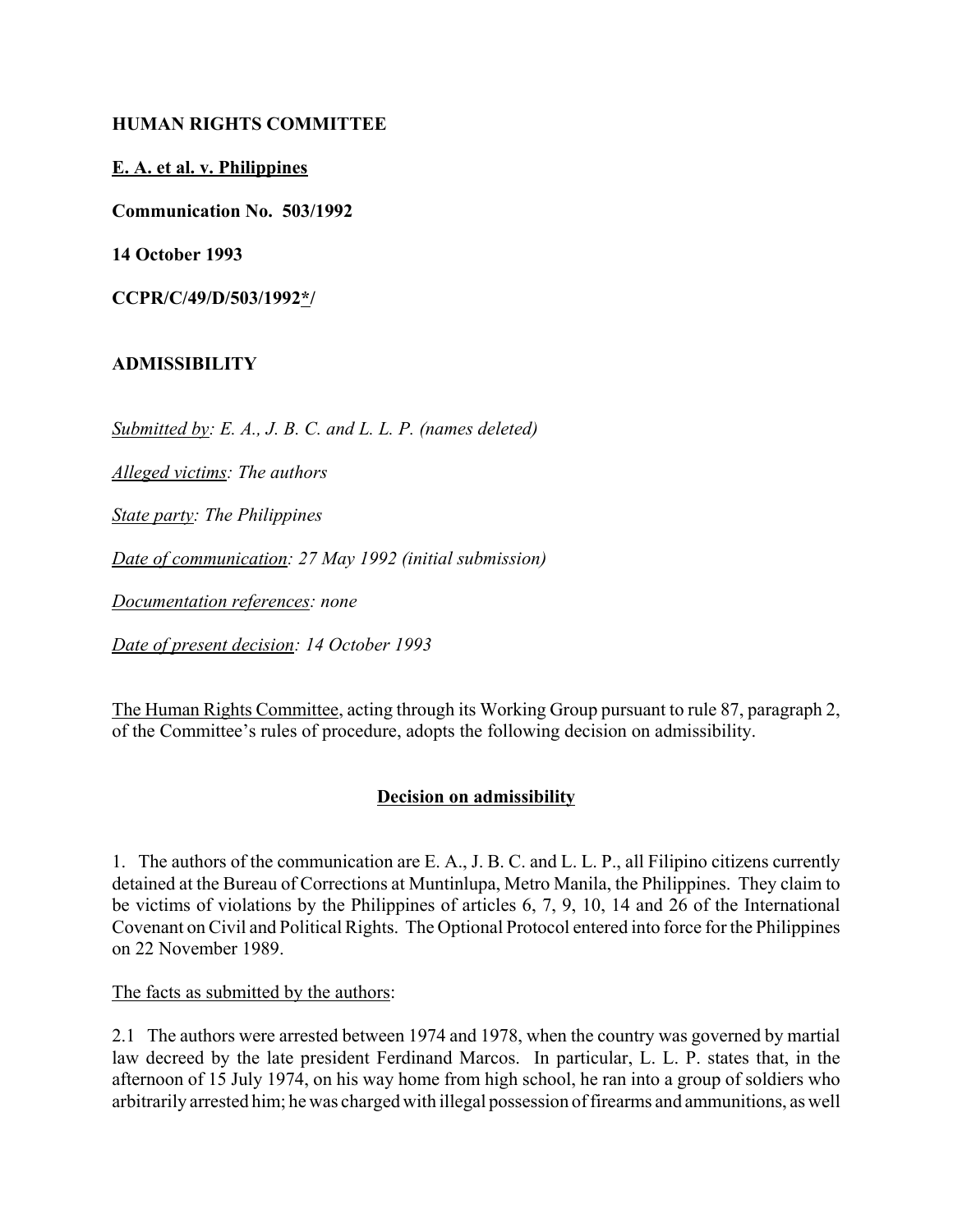as with homicide.

2.2 J. B. C., a former truck driver, states that, on 4 June 1978, while delivering goods, he was arbitrarily arrested by a group of soldiers; upon requesting to be informed of the reasons for his arrest, he was told that he was charged with robbery, with homicide and with illegal possession of firearms and ammunitions. No warrant for his arrest and detention was produced by the soldiers.

2.3 E. A. was arrested and detained on 31 March 1977, on charges of attempted robbery and homicide. All three authors were subsequently tried, convicted and sentenced to death by a military commission. The authors, who claim to be innocent, do not provide any details about their respective trials before this military jurisdiction.

2.4 On 1 October 1986, habeas corpus proceedings were initiated in the Supreme Court of the Philippines to test the lawfulness of the continued detention of 217 "political detainees" (among them the authors) arrested during the period of martial rule. Following its earlier decision in Olaquer et al. vs. Military Commission No. 34 et al.<sup>1</sup>, the Supreme Court, on 15 April 1988, declared all proceedings before courts martial in cases involving civilians (as in the authors' cases) null and void. It directed the Department of Justice to "file the cases against the persons concerned in the courts having jurisdiction over the offences involved, within 180 days after notification of this decision, without prejudice to the reproduction of the evidence submitted by the parties and admitted by the Military Commission". The Supreme Court further ruled that, "if eventually convicted, the period of the petitioners' detention shall be credited in their favour", and directed the courts in which the cases were to be filed "to conduct with dispatch the necessary proceedings, including those for the grant of bail which may be initiated by the accused".

2.5 The authors submit that, since 15 April 1988, the authorities have not undertaken any action concerning their cases; proceedings before a civil court have not been initiated, and they continue to be detained. They add that all efforts to obtain redress through administrative and judicial channels (by numerous petitions to the President, the Department of Justice, the Supreme Court, and the national Human Rights Commission) have been in vain. In this context, the authors enclose a resolution of the Supreme Court, dated 18 June 1992, stating that "the Court resolved to refer the letters of L. L. P. and J. B. C., both dated 11 May 1992, to the Honourable Secretary of Justice for consideration and action in line with its [above mentioned] decisionî. In respect of Mr. J. B. C., another letter is enclosed, dated 15 June 1993, from the Board of Pardons and Parole, informing him that in respect of his request for the grant of executive clemency, the Board, on 11 November 1986, had recommended to the President that the author's petition for pardon be rejected, for lack of merit.

2.6 The authors reiterate that it has never been proven beyond reasonable doubt that they were guilty of the crimes they were convicted of by the military commission. They indicate that the records of their cases were burned during the attempted coup of 28 August 1987; it is submitted that this, however, does not justify the delay in the review of their cases by the competent courts. Reference is further made to the case of a senator who reportedly paid a large sum of money for his release on bail; the author submit that they, as poor persons, cannot afford to apply for release on bail; this, according to them, amounts to unlawful and unjustified discrimination.

The complaint: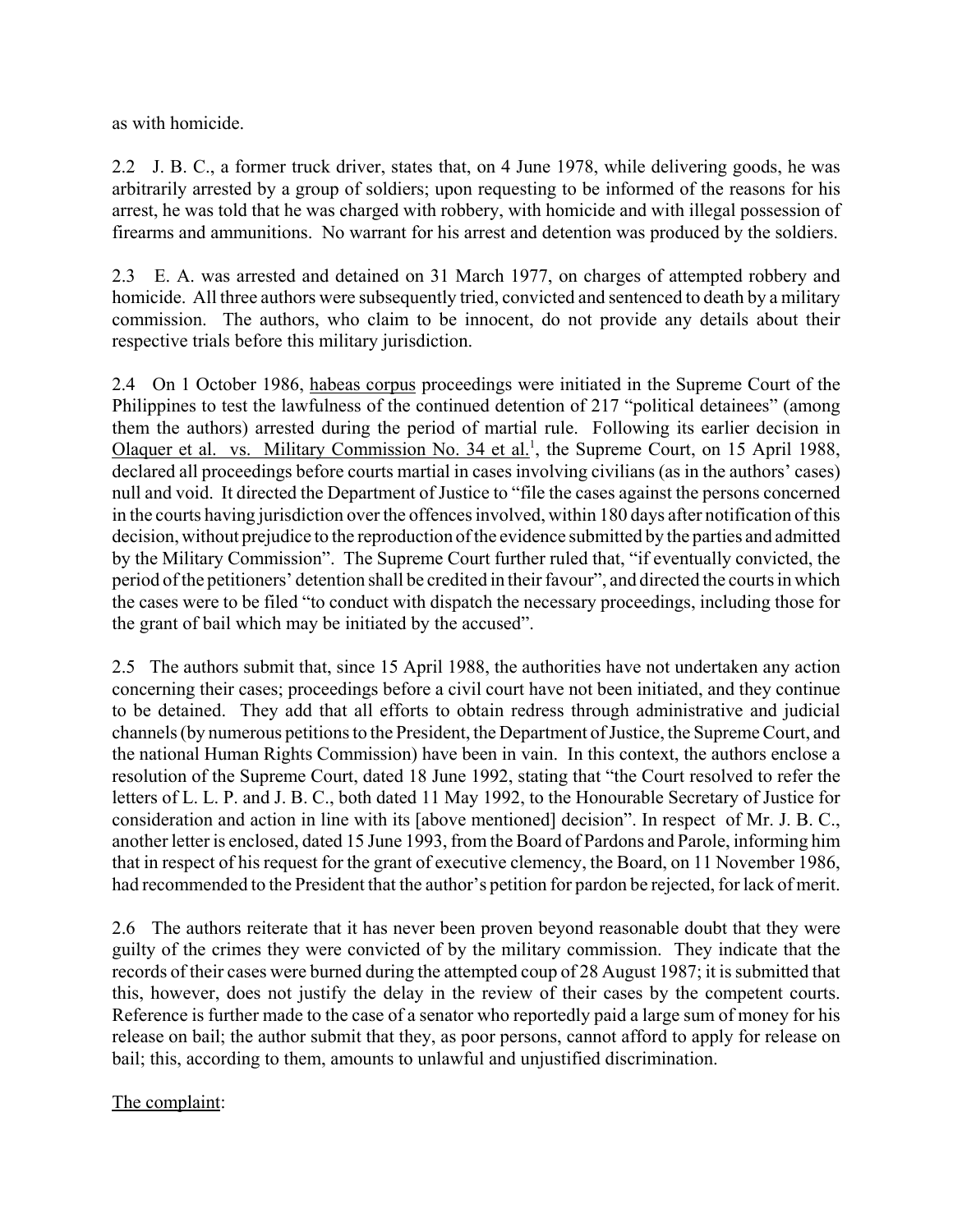3. The authors contend that the refusal of the authorities to comply with the decision of the Supreme Court, and their continued detention based on unlawful proceedings, violate their rights under articles 6, 7, 9, 10, 14 and 26 of the Covenant.

## Issues and proceedings before the Committee:

4.1 Before considering any claims contained in a communication, the Human Rights Committee must, in accordance with rule 87 of the Committee's rules of procedure, decide whether or not it is admissible under the Optional Protocol to the Covenant. As part of this process, rule 91, paragraph 2, provides that no communication can be declared admissible unless the State party concerned has received a copy thereof and has been given an opportunity to furnish written information or observations relevant to the question of admissibility. Accordingly, the communication was transmitted to the State party on 8 July 1992 with a request that its information or observations in respect of the question of admissibility should reach the Committee not later than 8 September 1992. In spite of three reminders (dated 3 November 1992, 22 March and 4 October 1993) no information has been received from the State party. While silence in this regard may be understood as implying that the State party has no objection to the communication being declared admissible, it nevertheless remains for the Committee to determine whether the communication satisfies the conditions for admissibility set out in the Optional Protocol.

4.2 As to the question of exhaustion of domestic remedies, the authors have provided detailed information about the remedies which have been pursued. In the absence of any information to the contrary, the Committee concludes that the requirement of prior exhaustion of domestic remedies, as provided in article 5, paragraph 2(b), of the Optional Protocol, has been met.

4.3 In respect of the communication before it, the Committee observes that it can only take into account the information relating to the period of time after the entry into force of the Optional Protocol for the Philippines on 22 November 1989. It considers that, in respect of their situation after that time, the authors have failed to substantiate, for the purposes of admissibility, that they have a claim under articles 6 and 26 of the Covenant. This part of the communication is therefore inadmissible under article 2 of the Optional Protocol.

4.4 As to the authors' claims that the State party, by failing to implement the Supreme Court's decision of 15 April 1988, and by keeping them in detention, violates their rights under articles 9 and 14 of the Covenant, the Committee finds that these claims, insofar as they concern the authors' continued detention after the entry into force of the Optional Protocol for the Philippines on 22 November 1989, may raise issues under these provisions. The Committee further observes that the authors' continued detention may also raise issues under article 7 and 10 of the Covenant. These claims should, accordingly, be considered on their merits.

5. The Human Rights Committee therefore decides:

(a) that the communication is admissible insofar as it may raise issues under articles 7, 9, 10 and 14 of the Covenant;

(b) that, in accordance with article 4, paragraph 2, of the Optional Protocol, the State party